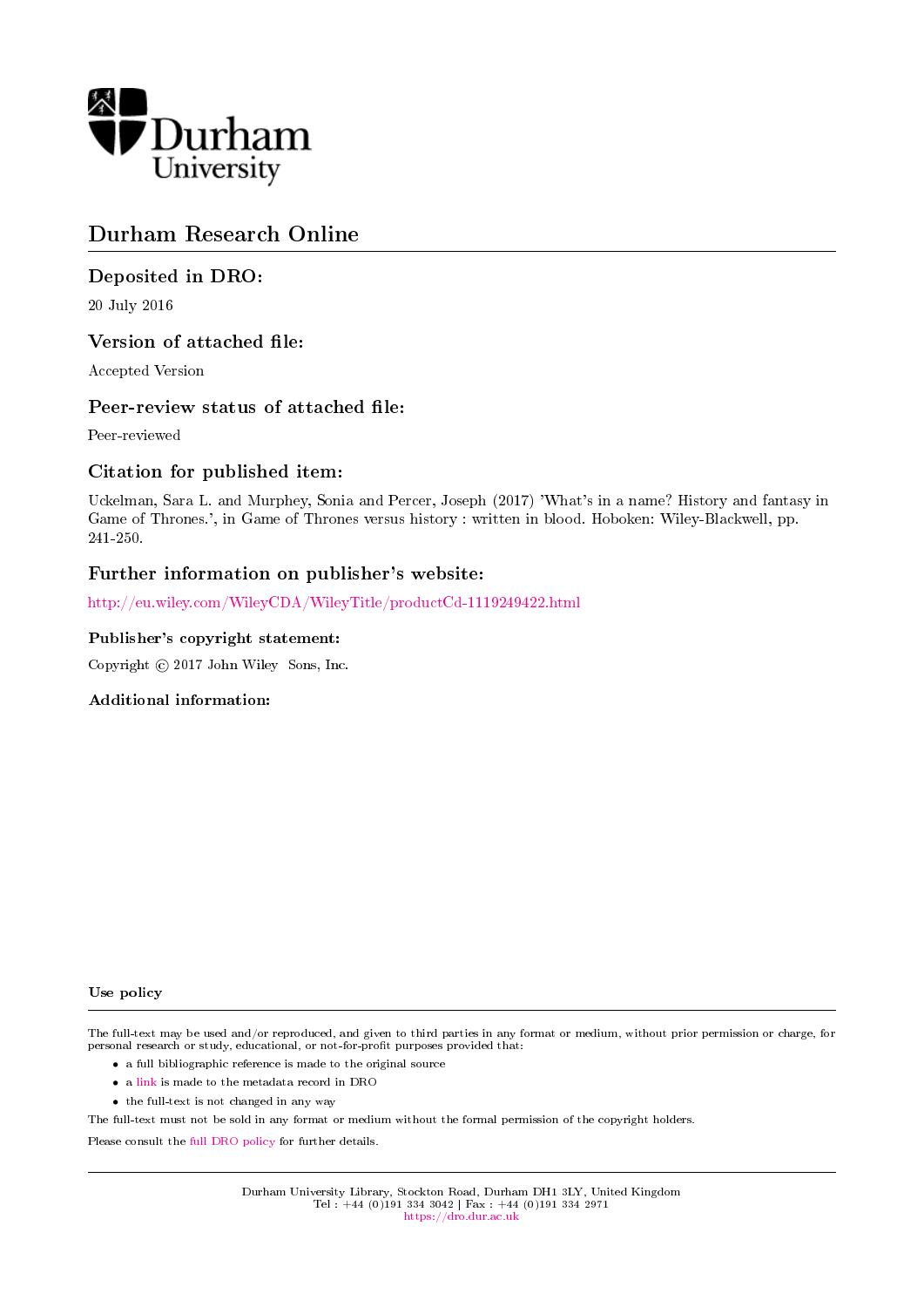**Word count:** 3969 (not counting this page)

## **What's in a Name? History and Fantasy in** *Game of Thrones*

Sara L. Uckelman, Sonia Murphy, & Joseph Percer

**Abstract**: Nowhere is the border between history and fantasy more blurred than in people's perceptions of names. People often assume that names in modern fantasy stories are medieval in origin. Some fault for this assumption can be laid at the feet of the Father of Fantasy, J.R.R. Tolkien, because many of his names are in fact genuine medieval names, and many of those which are not are explicitly marked out as such, originating in his constructed Elvish languages. A natural conclusion then is that fantasy names which are not otherwise identified as fantasy are plausibly medieval. This chapter discusses names in the *Game of Thrones* books and television series, and shows that this conclusion is not warranted. It considers not only the historicity of individual name elements, but also the patterns of the complete names, and their similarity to medieval naming patterns and practices.

**Keywords:** byname, given name, Middle Ages, onomastics, surname, J. R. R. Tolkien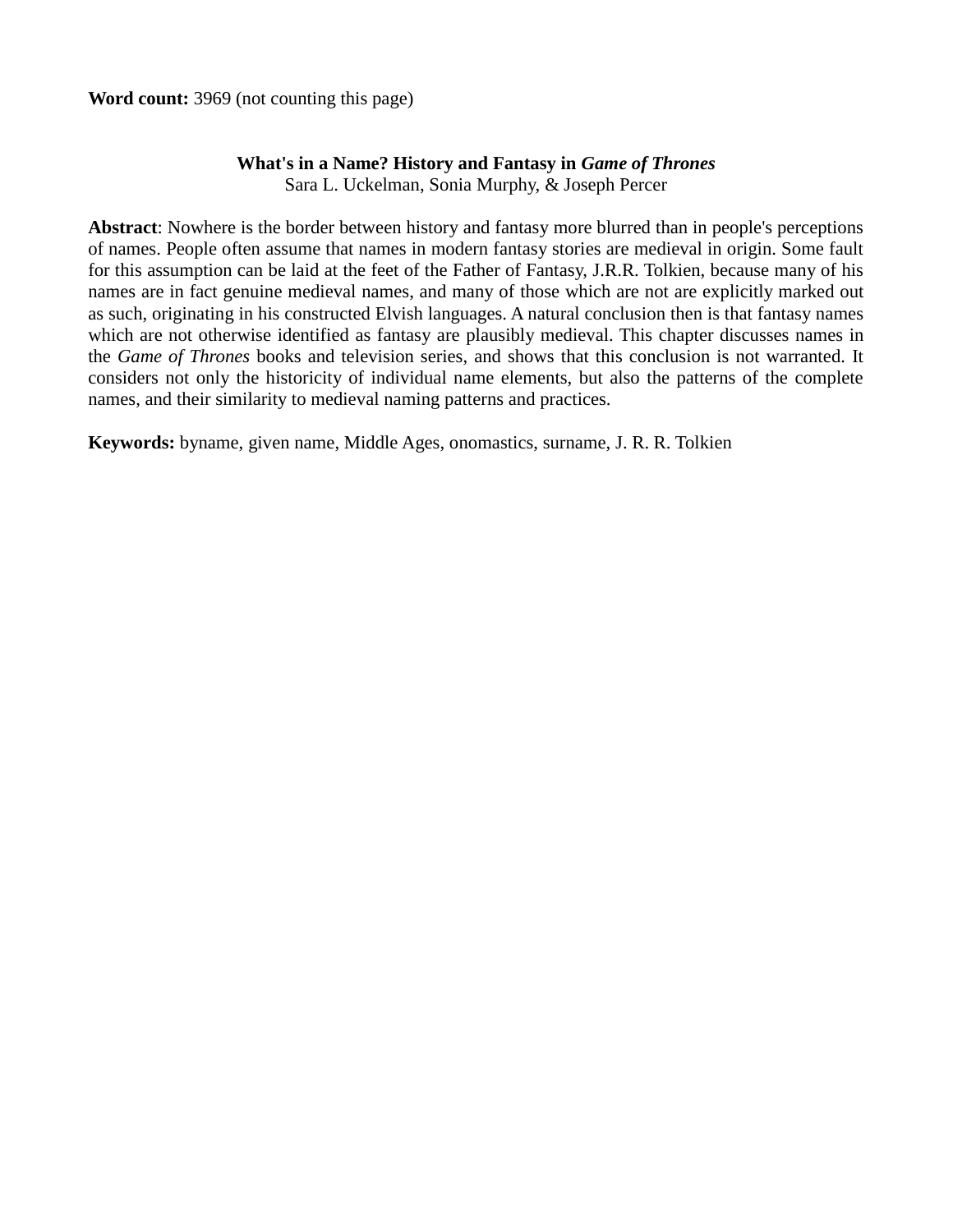#### **Names: On the Border Between History and Fantasy**

What's in a name? More specifically, what's in a medieval name, a modern name, or a fantasy name? On the one hand, it might seem strange to ask how historical the names in *Game of Thrones* are, given that both the books and the television series are fiction, stories of imagination. On the other hand, nowhere is the border between history and fantasy more blurred than in our perceptions of personal names. Because of the strong influence of the Middle Ages on authors of contemporary fantasy, readers often believe that names in modern fantasy stories are medieval in origin or reflect medieval sensibilities. This belief is not entirely misguided, as we can see by looking to the history of the genre of fantasy, but it is also not entirely justified.

Modern fantasty was significantly influenced and directed by two figures: William Morris (1834–1896) and J.R.R. Tolkien (1892–1973), who were themselves significantly steeped in medieval European culture and literature.<sup>i</sup> Morris's books *The Wood Beyond the World* (1894) and *The Well at the World's End* (1896) are widely regarded as the first fantasy novels, set in an entirely invented fantasy world.<sup>ii</sup> Morris's books were explicitly written in the style of medieval romances, and many of their characters had ordinary medieval names, such as *Ralph*, *Ursula, Blaise*, and *Richard*. Other characters have distinctly Scandinavian names, such as *Morfinn* and *Gandolf*, and were likely influenced by the translations of Icelandic sagas that Morris completed in the 1860s and 1870s.<sup>iii</sup> Morris greatly influenced Tolkien not only in literary genre and style, but also in names. It is no coincidence that the similar names *Gandolf/Gandalf* appears in works by both authors.<sup>iv</sup> Tolkien's academic work in historical linguistics is well known, and many of the names of his characters–such as *Gandalf*, *Thorin*, *Frodo*, *Theodred*, and *Peregrine–*are in fact genuine medieval names, and many more–such as *Eowyn*, *Eomer*, *Samwise*, *Hamfast–*are constructed along the lines of extant medieval names, most of Old English origin. Further, many of Tolkien's names which are not medieval are explicitly distinguished because they are drawn from one of his constructed, non-human languages such as Quenya, Sindarin, or Khuzdul. Given the works of these two influential figures, readers could easily assume that names in fantasy fiction which are not ostensibly marked out are medieval or plausibly medieval.

The strong influence of the Middle Ages on early fantasy fiction has had repercussions, particularly on authors such as G. R. R. Martin, who are interested in building a large fantasy world, as Tolkien did. This chapter considers how historical and how fantastical the names of people in the *Song of Ice and Fire* books and the *Game of Thrones* television show are.<sup>v</sup> One might think that mere participation in a genre gives us insufficient reason to even ask this question, for one would not expect the names of the Dothraki people or names of Old Valyrian origin to be medieval, given that the languages from which they are drawn are constructed languages, not ones spoken in the European Middle Ages. Almost by definition, then, Dothraki and Valyrian names will not be medieval names, any more than Quenya or Sindarin names are, and for the same reasons. But the vast majority of the names in the books and television series are Westerosi, an unspecified vernacular language, and draw upon elements of contemporary English. With these names, then, we can consider the extent to of the influence of names and naming practices from the European Middle Ages. This will be more than a mere catalogue of which elements are medieval and which are not. While such a catalogue is interesting–and indeed, this chapter discusses the historicity of individual name elements–the question of "Are the individual name elements medieval?" takes too narrow a view of what counts as "historical". We must also compare the way names are constructed and used with historical practices, considering broader questions such as "Are the patterns and types of names used medieval?" and "Are the ways the names are used medieval?" This will better reveal the extent to which names in *Game of Thrones* are historical.

## **What's in a Medieval Name?**

We begin by introducing the basics of medieval naming practices and some terminology of onomastics (the study of names), to give a benchmark against which we can discuss Martin's names. By "the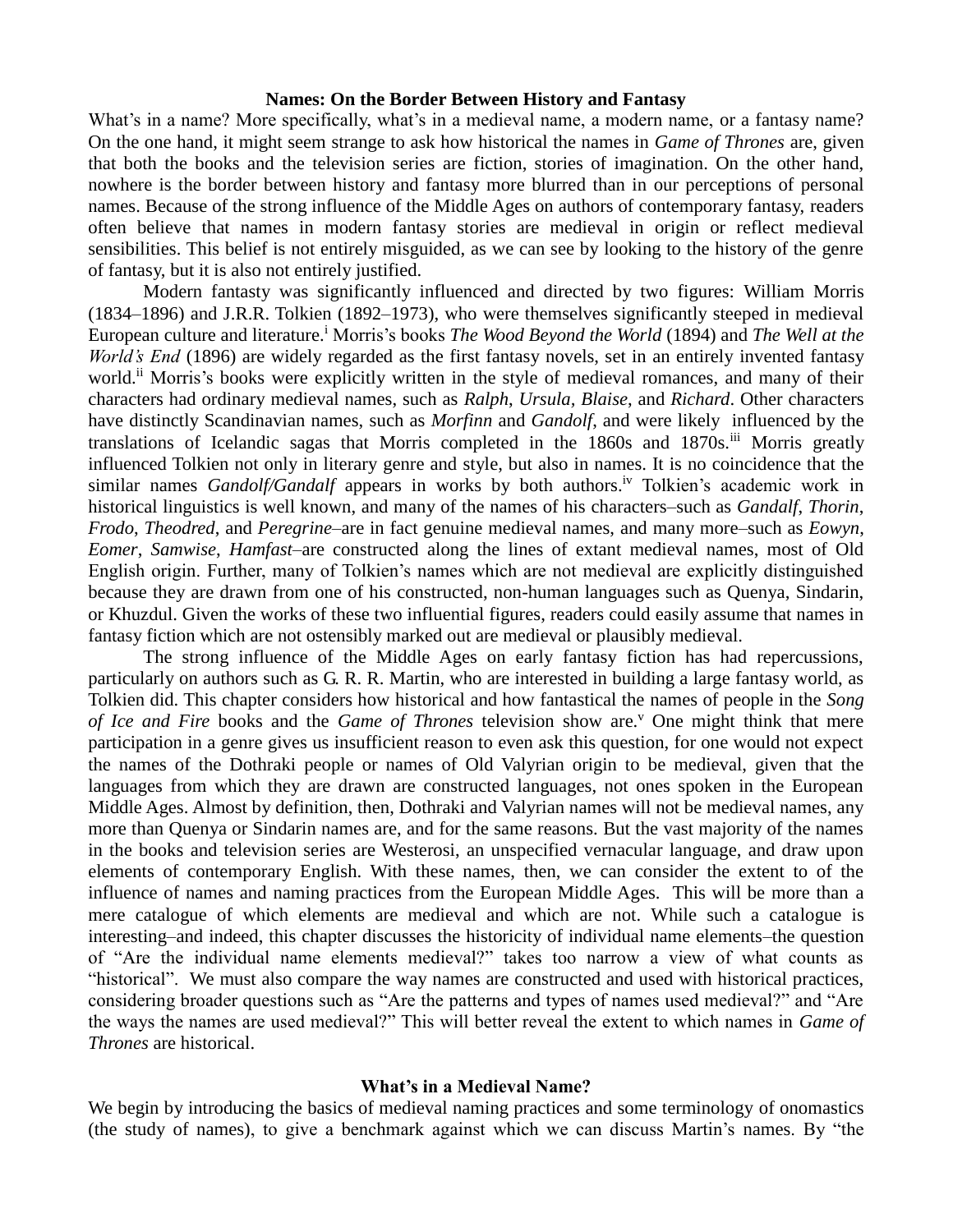Middle Ages" or "medieval" we consider the period from roughly 500 to 1500. Our geographic frame of reference is all of Europe, though most examples come from the British Isles because they will be the most familiar. Despite this breadth of time and space, naming patterns were surprisingly homogeneous. The same types of constructions and the same types of usages can be found across different languages and at different times. This uniformity gives us reason to look in this chapter at broad practices and patterns of naming, and not just individual elements.

In the Middle Ages, people generally had a single given name, and zero or more bynames. These bynames originated as literal descriptives of a person–'Bishop of Urgell', 'son of John', 'clerk', 'red', 'from London'–unlike names today, where one doesn't expect *John Smith* to be a smith or *Jane Moore* to live on a moor. These literal bynames can be classified into four main types: (1) Relational bynames indicate the bearer's relationship to someone else, e.g., 'son of', 'wife of', 'nephew of', 'sister of', etc. Of these, the most common type was the patronymic byname, indicating the bearer's father's given name. (2) Occupational bynames indicate the bearer's job, e.g., 'goldsmith', 'weaver', 'thatcher', 'butcher', etc. (3) Locative bynames indicate the bearer's place of origin, e.g., 'of London', 'from the hill', 'the Scotsman'. (4) Other descriptive bynames include everything else. In this category we can find a wide variety, from English *Small* to German *Spring in Czeug* 'jumps in stuff' to Old Norse *meinfretr* 'stinkfart'.

A consequence of this literal nature of bynames is that one person could have different bynames in different contexts. *Ralph* might be *fitzStephen* 'son of Stephen' in the context of his father's will, but *le Bordwreghte* 'the table maker' when signing an apprentice contract or *Beribroun* 'brown as a berry' amongst his friends. A second consequence of this literal nature is the fact that names were also not fixed in a single language. *Henry of London* may have been known by that name amongst his Englishspeaking friends, but writing in Latin he would have signed his name *Henricus de Londonia*, and when traveling in France he would have answered to *Henri de Londres* or even *Henri l'Anglois* 'the Englishman'.

Over time, these literally descriptive nicknames transmuted into the fixed, inherited surnames we are familiar with in modern times. How this happened varied depending on time and place, but often the mechanism was simple: If *Simon the Smith* had a son, he would likely follow in his father's footsteps, and thus, he, too, would be *the Smith*. In other contexts, inheritance of surname was closely linked to ownership of land, and hence to social class. As land was handed down from father to son, so was the byname that referred to the land. There is a clear correlation between inherited surnames and social class: Those of the upper class were more likely to develop 'dynastic' names, such as the Lancasters, the Tudors, the Guelphs, the Visconti, the dei Medici, etc.

This transition from literal bynames to fixed inherited surnames impacted women's names upon marriage. When bynames were literal descriptives, women did not generally change their name upon marriage: *Joan la Baxtere* 'the female baker' wouldn't change her occupation simply by marrying *William le Weber* 'the male weaver'. Similarly, *Alice* the daughter of *Henry* would still be the daughter of *Henry* even after marrying *Adam Thompson* 'son of Thomas'. But when surnames were used primarily to indicate membership in a particular family, or lines of inheritance, then women started taking their husband's surnames. $\overline{v}$ <sup>i</sup>

This background material provides a number of dimensions along which to assess the historicity of the names in *Game of Thrones*. Are bynames literal descriptives or fixed family surnames? Can examples of all four types of bynames be found? Do people's names vary depending on the context of use? Does a person's class affects the types of names used? The extent to which these and other questions can be answered 'yes' determines the extent to which we can say that the names in *Game of Thrones* represent fantasy or history.

### **Medieval Elements in the Names of** *Game of Thrones*

Slightly over 2000 people are named in *Game of Thrones*, many of them minor characters who are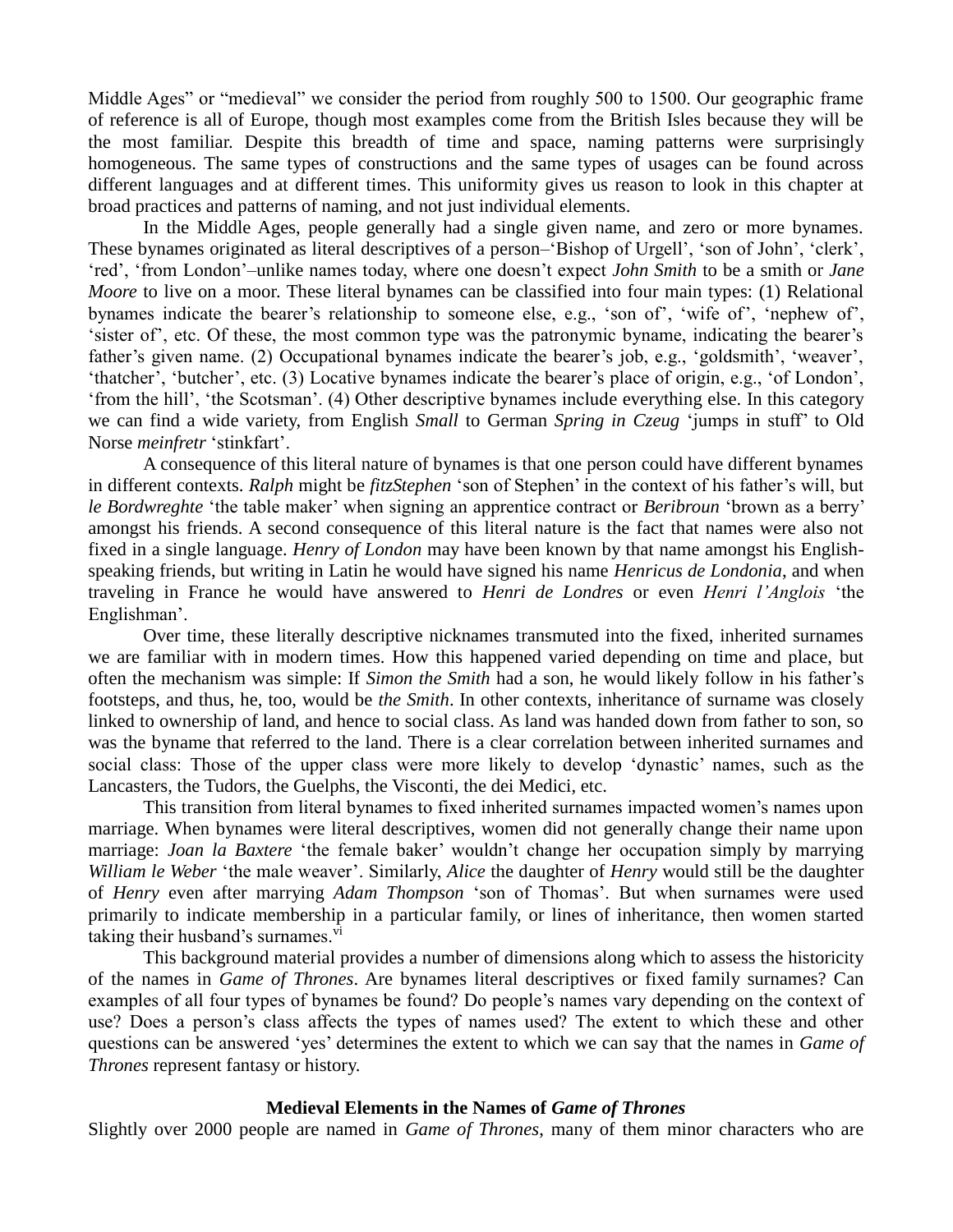mentioned only once or appear only in appendices. The vast majority of these characters have a single given name and a single, fixed, inherited surname, perhaps along with a descriptive nickname. A number are referred to just by a given name, with their byname or surname (if they had any) not known to the reader or viewer. Similarly, a few are referred to simply by title and surname, such as *Lord Ashford*, *Lord Cafferen*, *Lord Caswell*, and *Lord Staunton*, while a handful are known only by descriptions, such as the *Lady of the Leaves*, the *Daughter of the Dusk*, the *ghost of High Heart*, and the *Veiled Lady*.

Slightly more than half of the given names bear no resemblance to actual medieval names, and are clearly invented. These include the names of non-Westerosi peoples, such as the Dothraki and people from the Summer Isles and the Slaver's Bay city-states of Astapor, Yunkai, and Meereen. These names, and the cultures they come from, occupy much the same role in the *Game of Thrones* universe as Quenya and Sindarin names do in Tolkien: As the Dothraki speak an explicitly constructed language, it is unsurprising that the Dothraki names are almost all invented. Even when names from invented languages are identical with historical European names–such as *Drogo*, the name of both a son of Charlemagne and a  $12<sup>th</sup>$  century French saint<sup>vii</sup>-they bear this resemblance accidentally, because of the narrow pattern along which the Dothraki masculine given names are constructed (generally two syllables ending in *-o*). Surprisingly, the next largest group of constructed or invented names comes from a Westerosi family, the Targaryens, the former ruling family of the Seven Kingdoms, and their cadet branch, the Blackfyres. Almost all Targaryen given names–many of which can be identified by the characteristic *ae* vowel combination (*Aemon/Aemond*, *Daeron, Jaehaerys*, etc.)–are invented. They bear little resemblance to medieval European names, beyond the *ae* vowel combination, found in medieval Welsh dialects. This anomaly can be explained by looking at the historical roots of the family. The Targaryens ruled the Seven Kingdoms but originally came from Essos, where the historical language is Valyrian, which, like Dothraki, is an explicitly fictional, constructed language.

Setting aside the Targaryens, about one third (more than 600) of the given names of people from Westeros are either actual or plausible medieval names. Many are identifiable with modern English names, such as *Alan*, *Catelyn, Jon* and variants*, Jeyne* and variants, *Richard/Rickard*, and *Robert*, as well as nicknames such as *Beth, Cat, Jack, Meg, Nan, Ned,* and *Robin*.<sup>viii</sup> Other less obvious names, like *Drogo* also have medieval origins: *Axell*, *Ellery*, *Hobb*, *Jarman* or *Jarmen, Melicent*, and the various forms of *Quenten/Quentin/Quenton/Quentynix .*

The next largest class contains names constructed by taking a real historical name and changing a letter or two, usually a vowel, in such a way that the result is not consistent with medieval spellings. The most common change is the switch of *y* for *i*. This switch is found in medieval English names, with *Martyn* being a plausible variant of *Martin*, *Alyce* of *Alice, Denyse* of *Denise*, *Myles* of *Miles,* and so forth.<sup>x</sup> However, it is not found in German, where *-fryd* is not a plausible variant of *-fred* or *-frid.* As a result names such as *Manfryd, Osfryd,* and *Sigfryd* fall on the unhistorical side of the fence. Another common respelling pattern is the substitution of *-ae-* for another vowel, for example, *Maerie, Margaery, Aemma, Aelinor*, and *Aemon*. These spellings are not medieval but they all derive from medieval names (*Mary, Margery, Emma, Elinor,* and *Éamonn*<sup>xi</sup>). Sometimes a consonant is swapped; perhaps the best-known bearer of such an altered name is *Eddard Stark*. *Eddard* is neither a medieval name nor a plausible variation, but it cleary derives from the medieval name *Edward*. The connection is particularly apparent given *Eddard's* nickname *Ned*, the usual medieval English pet form.<sup>xii</sup> Other medieval names of Old English origin, *Edmund* and *Edwin*, are reflected in the names *Emmon*, *Edmyn,*  and *Edwyd*.<sup>xiii</sup>

The final class of names which are not obviously invented contains elements which were used medievally as bynames or surnames, and not as given names. One example is the well-known *Game of Thrones* given name, *Brandon*. The origin of this name is various medieval English places named *Brandon*, constructed from Old English *brōm* 'broom' and *dūn* 'hill'.<sup>xiv</sup> In the Middle Ages, *Brandon* could have been incorporated into a locative byname meaning 'from Brandon', but it wasn't used as a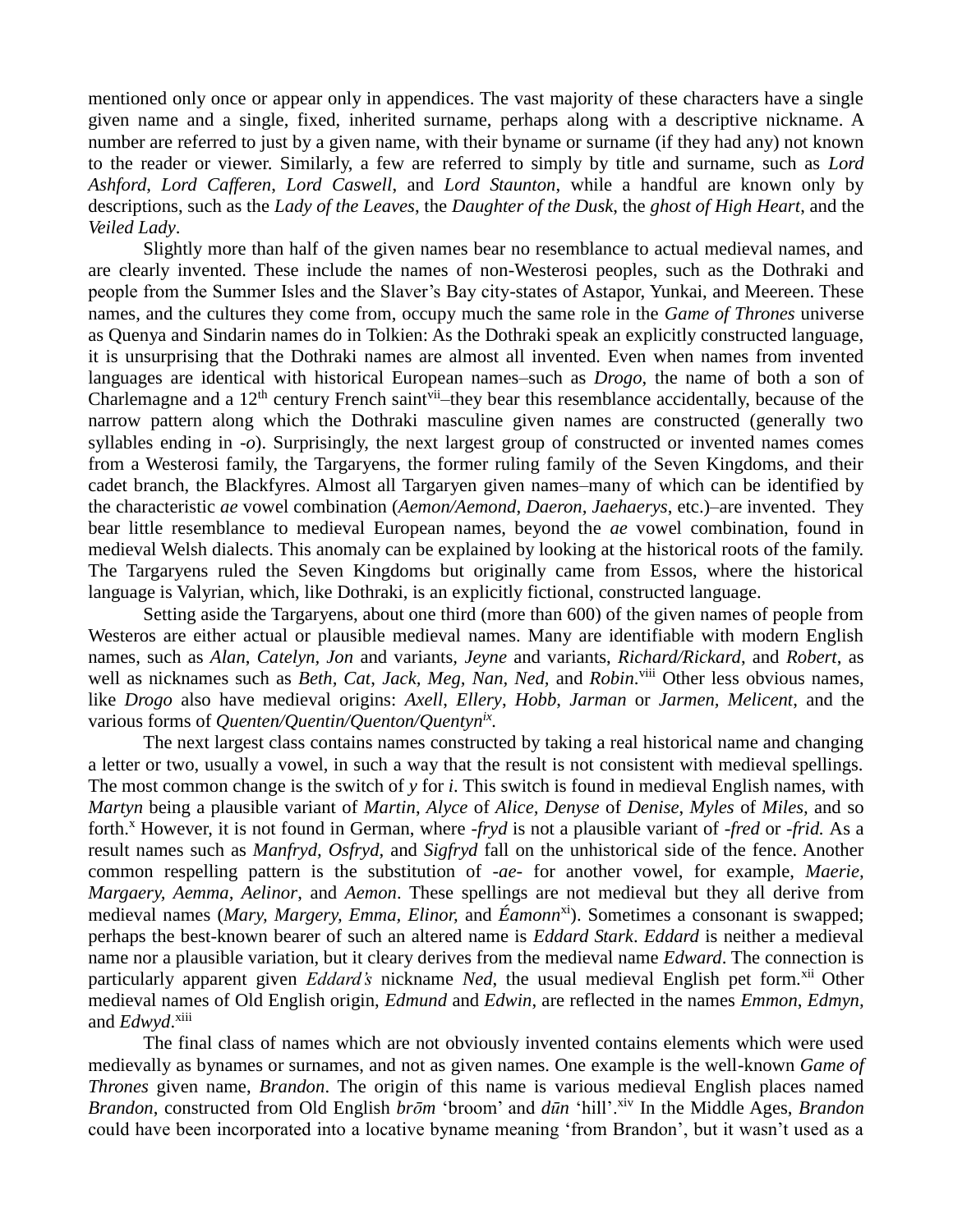given name until modern times. Many people erroneously believe *Brandon* is related to the given name *Brendan*, the name of a saint ultimately of Old Irish origin, but the two names are completely separate.xv Interestingly, just as *Eddard* is not medieval but *Ned* is, while *Brandon* is not a medieval given name, the diminutive *Bran* is. The name is identical with *bran*, the word for 'raven, crow' in medieval Irish.<sup>xvi</sup> This connection is fitting, given Bran's identification with the three-eyed raven. Other given names that originally derive from names of cities or places include *Clarence* (from Latin *clarensis* 'of/from Clare'), *Co(u)rt(e)nay* (France)*, Desmond* (Ireland), *Mortimer* (France), and *Walder* (from Old English *weald* 'woods, forest').<sup>xvii</sup>

#### **Names of Nobles, Names of Peasants: Dynasty and Inheritance**

Around three-quarters of the characters have some sort of byname, and the majority of them have relatively 'modern' style names in that they have one single fixed surname, which is generally shared with other members of their family. The surnames of the eight main Westerosi houses–*Arryn*, *Baratheon*, *Greyjoy*, *Lannister*, *Martell*, *Stark*, *Tully*, *Tyrell*–which along with the Targaryens of Essos make up around one-tenth of the characters, are medieval, pseudo-medieval, and invented in roughly the same distribution as the given names, with *Baratheon, Lannister*, and *Targaryen* falling on the far right-hand side of the spectrum. On the far left, *Stark* is a medieval nickname deriving from Old English *stearc* or Old High German *stark* 'firm, unyeilding', *Martell* can either be a nickname of *Martin* or from Old French *martel* 'hammer, war-mace', and *Tyrrell* is a derivative of Old French *tirer* 'to pull, draw'.xviii As we noted earlier, the use of inherited "dynastic" names is closely linked to the upper classes, who had the wealth, land, and status worth keeping in the family. It is thus not surprising to see that the main characters, who come from these noble houses, have inherited surnames.

Perhaps the least historical of all the names and naming patterns found in *Game of Thrones* is the surnames of bastards born to parents of high birth, which are given according to a rigid and fixed pattern: All such bastards born in a particular area of the Seven Kingdoms have the same surname: *Flowers* (the Reach), *Hill* (the Westerlands), *Pyke* (Iron Islands), *Rivers* (the Riverlands), *Sand* (Dorne), *Snow* (the North), *Stone* (the Vale of Arryn), *Storm* (the Stormlands), and *Waters* (the Crownlands), though some bastards were recognized and then took their father's surnames (e.g., *Ramsay Snow,*  recognized as *Ramsay Bolton*). The only remotely similar medieval practice was the occasional use of the byname *FitzRoy* ('son of the king') by recognized illegitimate children of English kings. Apart from this, there was no consistent or specific type of naming pattern specifically used for bastards. In medieval Europe, particularly among noble families, bastardry was not considered the moral slight that it is considered nowadays. Bastards were often recognized by their fathers or adopted by uncles. For example, Lorenzo de Medici adopted his brother's illegitimate son, Giulio dei Medici (later Pope Clement VII). Other illegitimate dei Medicis include Ippolito dei Medici, a grandson of Lorenzo who was Lord of Florence between 1523 and 1527. Pope Clement replaced Ippolito with another illegitimate dei Medici, Alessandro, who was recognized as the son of Lorenzo II, grandson of Lorenzo, but may have possibly been the son of Clement himself.<sup>xix</sup>

Outside of the noble houses, it is sometimes difficult to tell if a byname is being used literally or if it is inherited; this is the case when there is only one character with the name, or where no information about the character's parents or descendants is provided. In this group we can include bynames such as *Browntooth, Blackthumb*, *Stackspear,* and *Tangletongue*, each of which could be interpreted as a straightforward descriptive or as an inherited surname. There are also bynames of locative origin, such as *of Duskendale, of Myr*, *of the Hill,* and *of the Vale.* In other cases, bynames have a specific connection to the person beyond simple family membership, and the use of such bynames shows a clear difference between the dynastic names used by nobles and the types of names used by the lower classes. For example, consider the names of singers, a specific lower class group which illustrates three of the four types of medieval bynames, as well as fixed, inherited surnames: *the Blue Bard* and *the Rhymer* (occupational); *of Braavos*, *of Cuy*, *of Eysen, of Oldtown*, and *of*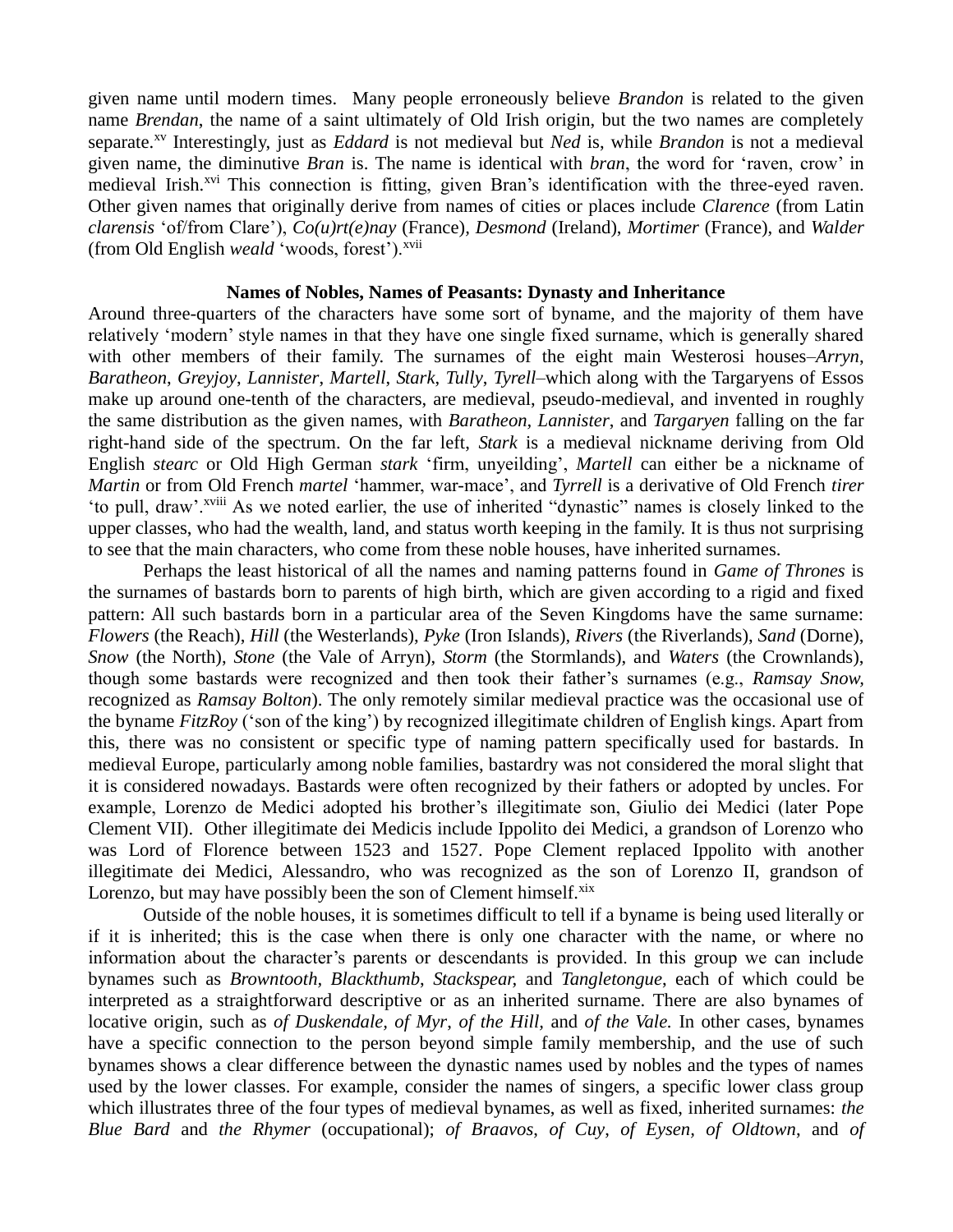*Sevenstreams* (locative); *Silvertongue* and *Whitesmile* (descriptive); *Costayne* and *Frey* (inherited). Only patronymic bynames are omitted (indeed, they are conspicuously rare across all contexts in *Game of Thrones*).

#### **A Rose by Any Other Name: The Role of Nicknames**

Across all social classes, however, there is ample evidence of the medieval practice of literal bynames borne on the basis of some significant characteristic or event. Examples include *the Kingslayer* (Ser Jaime Lannister), *the Imp* (Tyrion Lannister), *Stormborn* (Daenarys Targaryen), and *of the Blackwater* (Ser Bronn). Some of the literal nicknames are historical medieval bynames; some are consistent with medieval practices without being themselves explicitly found; and some follow invented, ahistorical patterns. For example, *Imp* itself is a medieval word, but in Middle English it had a very different connotation than what it does today. While the modern word also connotes mischief and tricksiness, this connotation is lacking in the Middle English usage.<sup>xx</sup> Originally, the word literally meant  $a$  shoot, sprig' of a plant or a tree. It was used metaphorically to indicate the scion of a family (usually noble), or more generally as a representative of some class.<sup>xxi</sup> The metaphorical use of the term then shifted to the further metaphorical use of the word to mean 'child', and then further to meaning 'short' or 'small'. Tyrion, the dwarf, was known as *the imp* due to his short stature.

Examples of names which are constructed in an ahistorical fashion include *Shieldbreaker, Ironmaker*, and *Bonebreaker*: These do not follow the standard pattern of constructing action-based bynames in English, where the verb is put before the noun, as occurs in *Stackspear* (noted above), as well as the familiar historical name *Shakespeare*. To be constructed in a medieval fashion, these three names would have to be *Breakshield*, *Makeiron*, and *Breakbone.* Then they would be in keeping with the actual medieval nicknames *Brekelaunce* 'break lance', *Brekeleg* 'break leg', *Brekespere* 'break spear', *Makedance* 'make dance', and *Makejoye* 'make joy'.<sup>xxii</sup>

For the most part, the story does not say explicitly how individuals received their nicknames, whether they were chosen by the bearer themself or cast upon them by others–though presumably people would only adopt pejorative nicknames themselves in special circumstances! The principle use of such bynames was to remove ambiguity, which particularly arises when there are multiple people in a narrow context with a shared given name. This is the case with the *Frey* family, many of whom are named *Walda* or *Walder.* To remove ambiguity, distinguishing nicknames are used, such as *Fair Walda*, *Fat Walda*, *White Walda*, *Big Walder*, *Black Walder*, *Little Walder*, and *Red Walder*. A different reason for using a nickname rather than a dynastic name is for pseudonymous purposes. One noteworthy example is *Arya Stark*, known variously as *Arry*, *Weasel*, *Salty*, and *Cat of the Canals*. Arya not only rejects her family name, but also her more personal identity, in order to become part of the Faceless Men.

### **Fantastical history or historical fantasy?**

This chapter has been able to touch on only a few aspects of the names and naming patterns in *Game of Thrones.* It completely ignores the names of places, objects, animals, and more. From the evidence of personal names, it is clear that there are many historical echoes both in the individual name elements and in the ways names are constructed and used. Nevertheless it should not be forgotten what a small percentage of the personal names have these echos: More than half bear little resemblance to medieval European naming patterns. In contrast with some of his predecessors, Martin uses names that are more fantastical than historical, and where there are historical influences, they are often no more than happenstance.